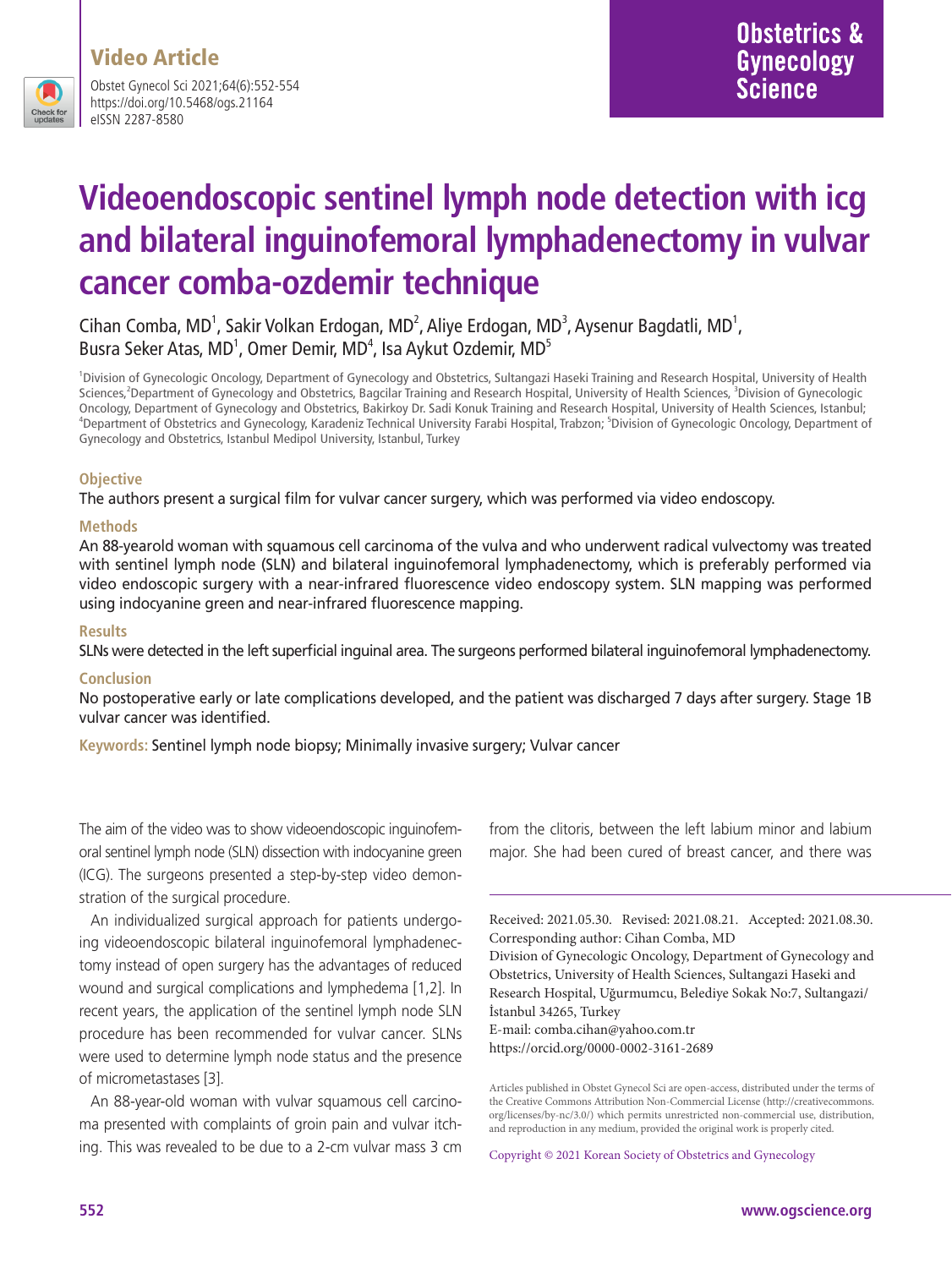## **Obstetrics & Gynecology Science**

Cihan Comba, et al. Comba- Ozdemir Technique

no medical history of any disease or surgery. Informed consent was obtained from the patient, and institutional review board approval was not required. Radical vulvectomy was performed with SLN and bilateral inguinofemoral lymphadenectomy, which is preferably performed via videoendoscopic surgery with a near-infrared fluorescence video endoscopy system. First, a surgical space was created with the surgeon's fingers placed in the groin so that trocars could be inserted. The trocars were then placed bilaterally, as shown in the video. After this procedure, SLN mapping was performed using ICG and near-infrared fluorescence mapping. Each quadrant of the tumor was injected with 1.25 mg/ ml of ICG. A 10-mm 30-degree standard-length optical camera for nearinfrared fluorescence imaging was used. SLNs were detected in the left superficial inguinal area. As there was clinical suspicion of metastasis in the SLN, and this was our first case with SLN mapping, although inguinal and femoral node involvement was the most significant prognostic factor [4], we opted to perform bilateral inguinofemoral lymphadenectomy. SLN mapping took 45 minutes. The total operative time was 205 minutes.

The pain score was six on a linear visual analog scale after surgery. Intravenous paracetamol was administered as a painkiller. No postoperative early or late complications developed, and the patient was discharged 7 days after surgery. Stage 1B vulvar cancer detected in the pathology results. Seven and four lymph nodes were harvested on the left and right sides, respectively. Recurrence has not yet been detected at the time of writing. Videoendoscopic SLN biopsy in vulvar cancer is a feasible procedure, and there may be increased usage of SLNs in early stage vulvar cancer with a videoendoscopic approach.

### Conflict of interest

No potential conflict of interest relevant to this article was reported.

### Ethical approval

This study does not require approval of the Institutional review board. The study was performed in accordance with the principles of the Declaration of Helsinki.

#### Patient consent

Patient's written consent and use of the images approval were obtained.

### Funding information

None.

### Video clip

Video can be found with this article online at https://doi. org/10.5468/ogs.21164.

#### Author Contributions

Cihan Comba: performance of the procedure, research concept and design, collection and assembly of data, data analysis and interpretation, drafting of the manuscript, critical revision of the manuscript.

Sakir, Volkan Erdogan: research concept and design, collection and assembly of data, data analysis.

Aliye Erdogan: research concept; narration, data analysis.

Aysenur Bagdatli: performance of the procedure, collection and assembly of data, data analysis.

Busra Seker Atas: collection and assembly of data, data analysis and interpretation.

Omer Demir: data analysis and interpretation, drafting of the manuscript, critical revision of the manuscript.

Isa Aykut Ozdemir: research concept and design, collection, study, and assessment of blood samples.

### References

- 1. Jeon SE, Lee J, Jung HJ, Kim BJ, Ryu SY, Park SI, et al. An extremely rare elderly case of proximal epithelioid sarcoma of the vulva: case report with a review of literatures. Obstet Gynecol Sci 2020;63:670-4.
- 2. Tobias-Machado M, Tavares A, Silva MN, Molina WR Jr, Forseto PH, Juliano RV, et al. Can video endoscopic inguinal lymphadenectomy achieve a lower morbidity than